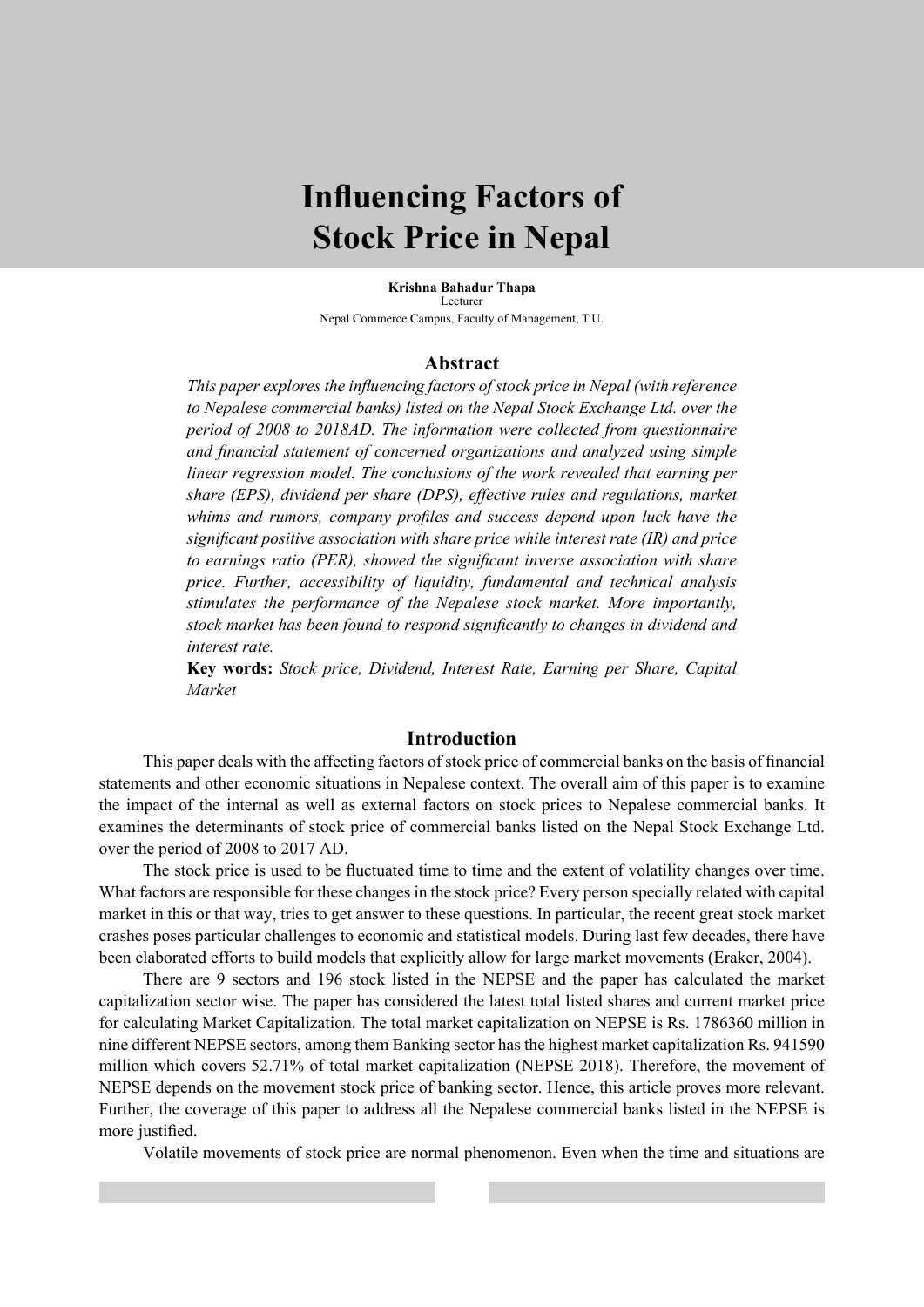NCC JOURNAL - 2019

same, stock price has been fluctuating. It is influenced by different factors. But unusual fluctuation and time varying volatility in the stock prices creates uncertainty to the investors, difficulties to the policy makers and the government. The paper is conducted for adopting the ideas from investors why and which factors are more responsible for determining the stock price. It is conducting for the exploring and analyzing the internal and external factors to identify the position of affecting factors. In addition to secondary data, primary data were also collected and analyzed to assess the reality of stock market ups and downs in real life situation.

Basically, stock price is influenced by demand and supply. Both the internal and external factors determine the stock price. However, to specify exactly what factors do determine stock price is a controversial/ unpredictable issue. Stock price is the function of the several factors. The stock price fluctuates time to time and stock exchanges react to the environmental changes. However, for some environmental changes, the stock exchanges have no effect. The major issue of this paper is the stock price fluctuating in the same as well as different situation. This paper is to analyze which are the most important affecting factors on stock price of Nepalese commercial banks. More specifically, this paper is expected to answer the major influencing factors of stock price, relationship amongst MPS with the EPS, DPS, PER right share, market whims and rumors, interest rate and political situation on stock price. It also expected to explore which is the most significant factor to predict the stock price.

# **Objectives**

The main objective of the paper is to explore the affecting factors of stock price and analyze the interrelationship among the affecting factors. The specific objectives are as follows:

- To explore the effect of EPS, PE ratio, DPS and right share on stock price.
- To examines the inter-relationship between the stock price and interest rate, credit facility and stability of government.

To analyzes the associations between MPS and Nepal Bandh (general strike), whims and rumors and public media.

## **Conceptual Framework**

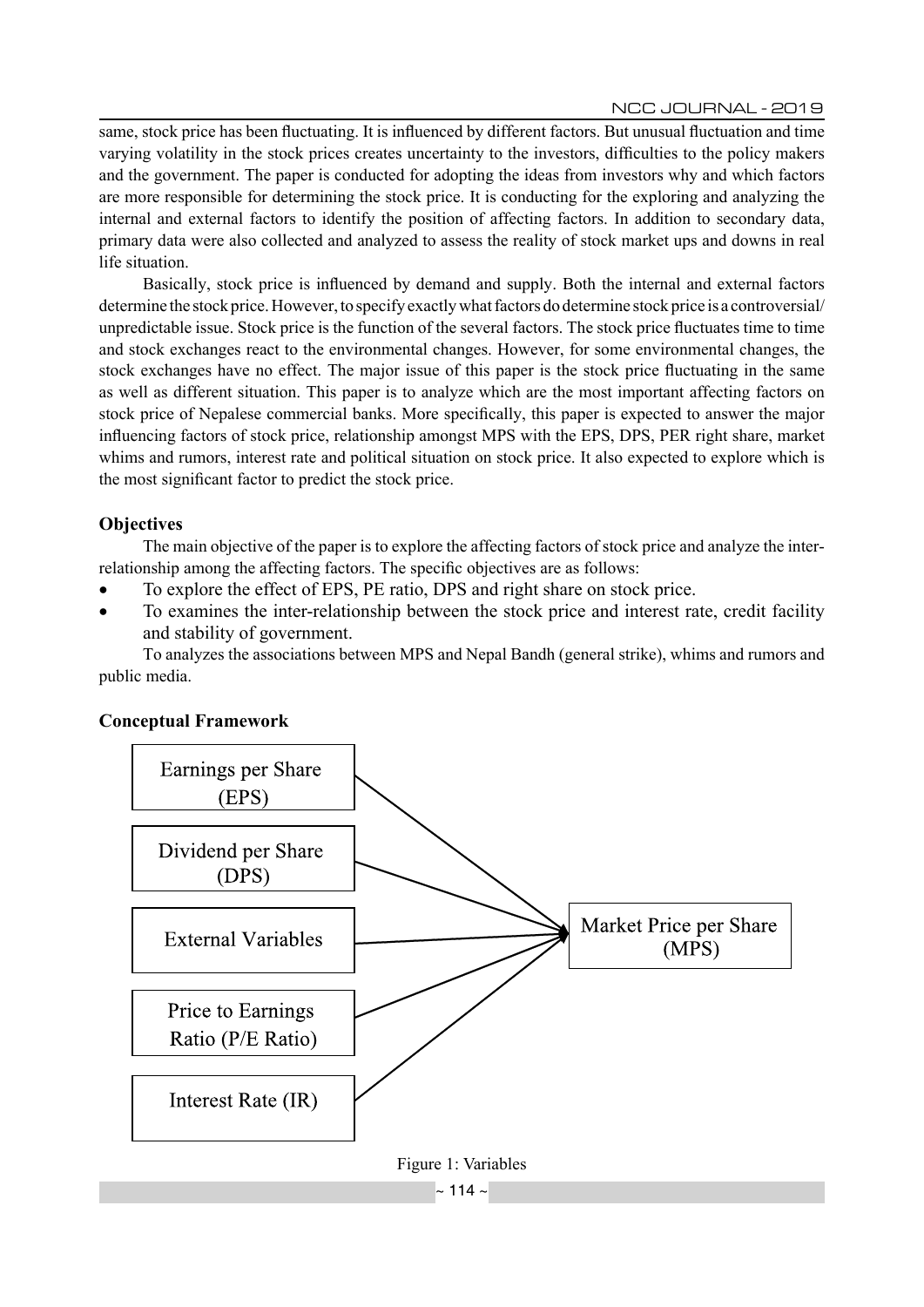## **Review of Literature**

Most previous studies examining the effect of macroeconomic variables on the stock market focus on the U.S. or other advanced countries (Fama, 1981; 1993; Sharma, 1998; Chaudhary, 111996; Sharma, 2011). Variables considered by these studies include real GDP or industrial production, the money supply, interest rates, exchange rates, the consumer price indexes or inflation rates, foreign stock market indexes and so on. Their findings suggest that most of these macroeconomic variables have significant impacts on the stock market indexes to varying degrees.

It has strong positive relationship with inflation and growth of money supply, and negative response to interest rate Shresth and Subedi, (2014). It shows that people have been gradually taking stock market as a hedge against inflation and invest in this market when there is ample liquidity available at a low interest rate. More importantly, the stock market performance has been found to be influenced by political changes and the NRB's policy Dangol, (2008). The positive outlook for political stability has positive impact on stock market index. Similarly change in NRB's policy on lending against share collateral has significant impact on the movement of stock market index. It considers the impacts of ten major macroeconomic variables on the stock markets in Estonia, Latvia and Lithuania and shows that the Estonian stock market index has a positive relationship with imports, the harmonized CPI and foreign direct investment, a negative relationship with real GDP, exports, the M1 money supply, the unemployment rate and the government debt, and is not affected by the trade balance and the short-term interest rate Kemboi, (2014). Argue that if an increase in money supply leads to economic growth, stock prices would benefit from expansionary monetary policy. In another way, with increase in money supply, the availability of liquidity at a lower interest rate increase, which can flow into the stock market Mukharjee and Naka, (1995)?. It is confirmed that there is unilateral causal relationship between the NEPSE index and short term interest rate which moves from interest rate to NEPSE index. From the test results it can be concluded that the short-term interest rates are the better predictor for NEPSE index Gaire, (2017). The results revealed that earning per share, dividend per share, and book value per share has significant impact on the market price of share. Furthermore, results of the paper indicated that dividend per share and earnings per share being the strongest determinants of market price Sharma, (2011). The results indicated that firms' book value, earning per share, and price-earnings ratio are having a significant positive association with firm's stock price while dividend yield is having a significant inverse association with the market price of the firm's stock Malhotra and Tandon, (2013).

In NEPSE, DPS, BPS & EPS individually do not have constituent relationship with the market price of the share among the listed companies. The pricing behavior varies from one company to another. But EPS, BPS & DPS, jointly have significant effect in market price of the share. It has found that the government policy is main factor that influence the stock market volatility followed by government tax policy. It indicated that the government policy or the role of the government is very important in stock market volatility. Firm's earning power, cash flows and dividend policies are second important factors for such volatility. The price changes of the past and present can be very helpful to forecast future price and present can be very helpful of future price changes. When log days increase, the mean value of serial correlation of coefficient is lower, that indicates the past price changes may have low power to predict the future price in the long run Shrestha, (1999).

#### **Research Methods**

This paper adopted both quantitative and qualitative research methods. Descriptive, trend, causal comparative research design were used. In order to address the issues raised in the research work, the study of ten years annual and quarterly time series data were considered. The statistical tools of bivariate, multivariate, correlation and ANOVA testing were used. Excel, SPPS statistical software ware used for the numerical data. All the listed in NEPSE companies are population. They are categorized by ten sub- indexes such as Banking, Hotels, Development Banks, Finance, Non- life Insurance, Hydro Powers, Manufacturing and Production Companies, Micro- finance, Life insurance Companies and other. Commercial Banks sub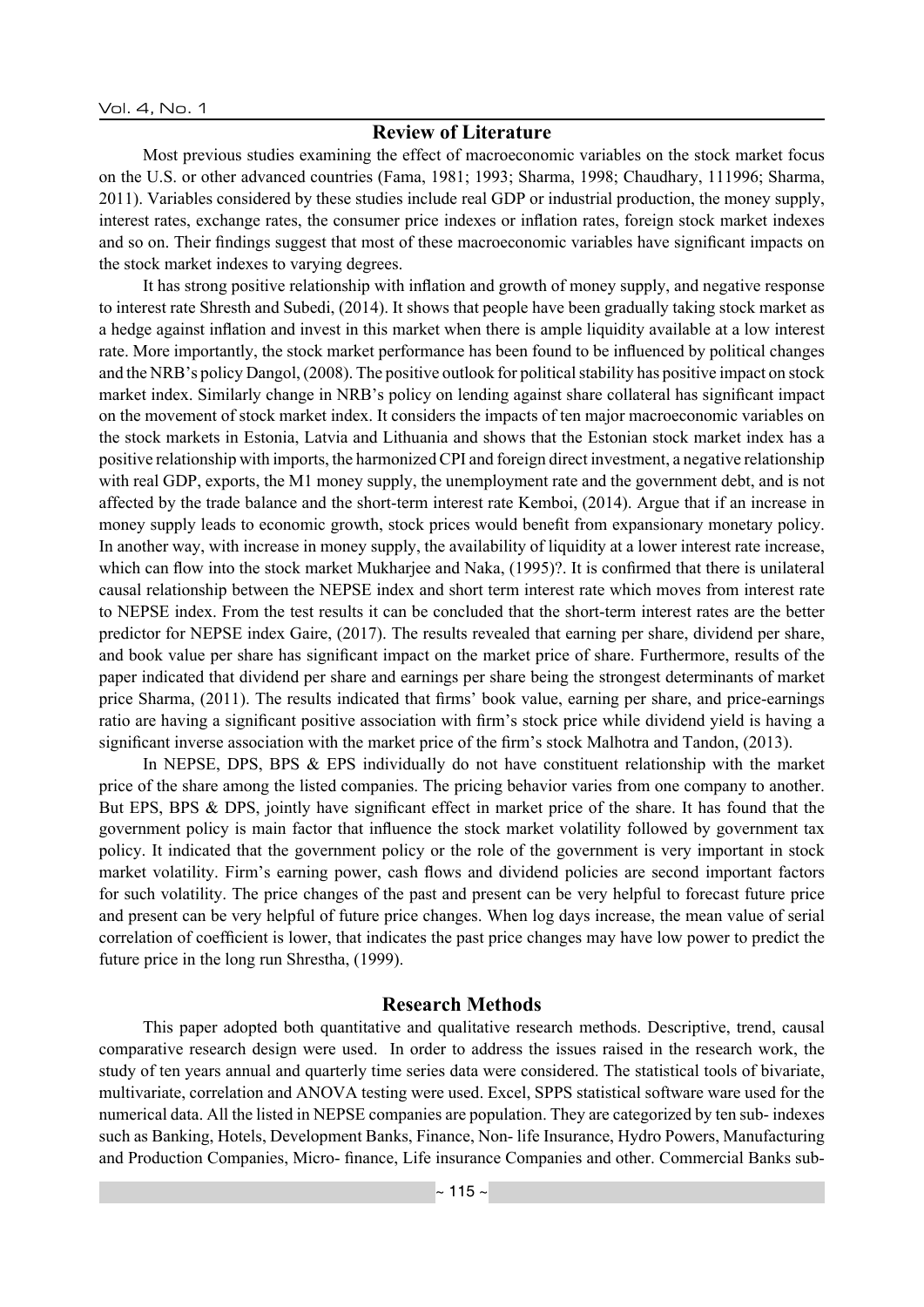indexes are selected as sample using convenient sampling method for the paper. To accomplish the research objectives, quarterly time series data spanning from the 2008 to 2017 AD has been used by using convenient sampling method. The secondary data were obtained from the NEPSE, NRB, SEBON and Financial report of listed commercial Banks.

Primary and secondary source of data are used for gathering the information about the affecting factors. Secondary data are gathered from Nepalese commercial Banks´ financial statement, NRB, NEPSE, and SEBON. Primary data are collected from the questionnaire. The collected data are coding, editing, summarizing and presenting with the reference of APA format.

| Variables                                              | Definition                                             | Symbol                          | Expected sign |
|--------------------------------------------------------|--------------------------------------------------------|---------------------------------|---------------|
| <b>Independent variable</b>                            |                                                        |                                 |               |
| <b>Stock Dividend</b>                                  | Total Dividend paid/Number of shares Stock Dividend    |                                 | $H_1(+)$      |
| <b>Right Share</b>                                     |                                                        | Rs.                             | $H, (+)$      |
| Earnings per share                                     | Net Income/Number of shares<br>outstanding             | <b>EPS</b>                      | $H_3(+)$      |
| Dividend per share                                     | Dividend per share Dividends paid/<br>Number of shares | <b>DPS</b>                      | $H_4(+)$      |
| Price to earnings ratio                                | Stock price/EPS                                        | PE                              | $H_5(+)$      |
| Nepal Bandh (general strike)<br>and similar activities |                                                        | Nepal Bandh<br>(general strike) | $H_6$ (-)     |
| Credit facility                                        |                                                        | R & R                           | $H_7(+)$      |
| Interest rate                                          |                                                        | <b>IR</b>                       | $H8(-)$       |
| Political instability                                  |                                                        | PI                              | $H9(-)$       |
| Effective rules and<br>regulations                     |                                                        | Rules                           | $H_{10}(+)$   |
| Cash Dividend per share                                |                                                        | Cash Dividend                   | $H_{11}(+)$   |
| 1 Variable                                             |                                                        |                                 |               |
| Stock price                                            | Average Stock price                                    | <b>SP</b>                       |               |

# Table 1 Priori Hypotheses

# **Results**

A total number of 150 respondents have been taken for conducting research in the survey for the purpose of obtaining search results. The respondents have been representing sex and profession from Kathmandu Valley. The total numbers of questionnaire (175) were distributed. Only 150 were collected out of 175 questionnaires.

Many factors have affected the price of stock for taking buying and selling decision. Respondents are asked questions to get general information about which market they usually used primary, secondary and both to buy stock. Open- ended questions are asked for Proper price, past price movement for making the investment decision.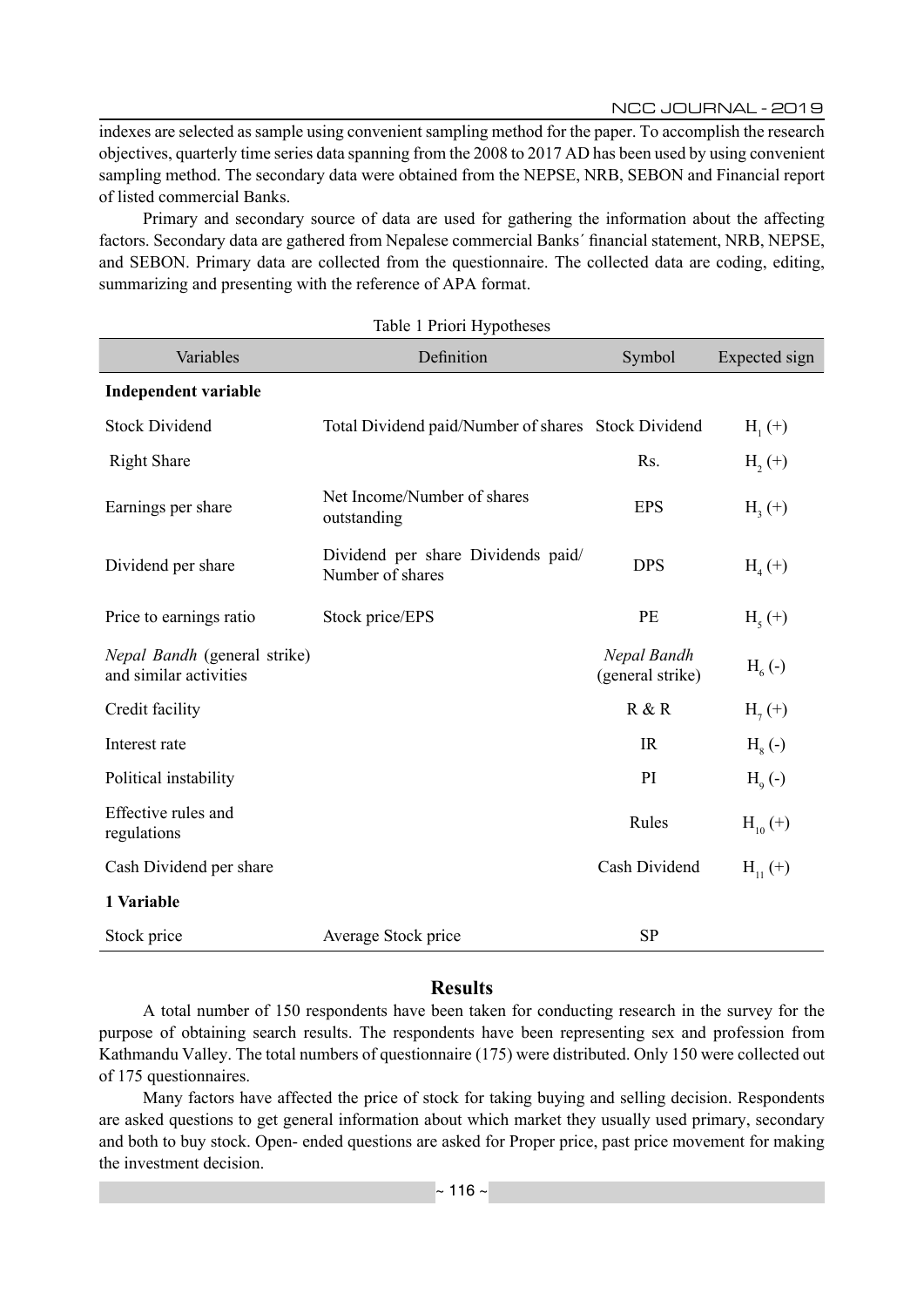| Table 2 Responsible Factors |                                   |           |            |      |               |  |
|-----------------------------|-----------------------------------|-----------|------------|------|---------------|--|
|                             | Particulars                       | Frequency | Percentage | Rank | Valid Percent |  |
| <b>Properly Priced</b>      | No                                | 91        | 78.4       |      | 79.1          |  |
|                             | Don't know                        | 16        | 13.8       | 2    | 13.9          |  |
|                             | Yes                               | 93        | 80.2       | 1    | 80.2          |  |
| <b>Past Movement</b>        | No                                | 18        | 15.5       | 2    | 15.5          |  |
|                             | Don't Know                        | 5         | 4.3        | 3    | 4.3           |  |
| <b>Better to Invest in</b>  | Yes                               | 89        | 76.7       |      | 76.7          |  |
|                             | No                                | 9         | 7.8        | 3    | 7.8           |  |
| Nepal                       | Don't Know                        | 18        | 15.5       | 2    | 15.5          |  |
|                             | Cash Dividend                     | 21        | 18.1       | 2    | 18.1          |  |
| Important                   | <b>Stock Dividend</b>             | 60        | 51.7       |      | 51.7          |  |
| <b>Factors</b>              | <b>Right Share</b>                | 15        | 12.9       | 4    | 12.9          |  |
|                             | <b>Future Security as Pension</b> | 20        | 17.2       | 3    | 17.2          |  |
|                             | Total                             | 116       | 100.0      |      | 100.0         |  |

*Source: Field survey 2018*

As per above table the questionnaires were developed to identify the buying behavior in the stock, the first question was about the properly stock priced in Nepal. 78.4% respondents provide their view no and 13.8% provide their view don´t know. The respondents are asked the past movement affect the buying behavior of investors. The majority of respondents 80.2% provide their view yes. It reveals the very few 15.5% and 4.3% respondents no and don´t know respectively. Next question was is it better to invest in the share. It reveals that majority of the respondents 76.7% yes and very few respondents 7.8% there is no good to invest in share in Nepal and 15.5% respondents provide their view don´t know. Similarly, next questions are asked about important factors such as cash dividend, stock dividend, right share and future expectation to determine the stock price in Nepal. Among the mentioned factors, it reveals that the majority respondents 51.7% in the stock dividend. 18.1% cash dividend, 17.2% future security as a pension and 12.9% second, third, and fourth position that means right share in lower priority.

| таріс з тіңетінің аны таңстінің тасшы         |     |      |      |                |  |  |
|-----------------------------------------------|-----|------|------|----------------|--|--|
| Factors                                       | N   | Mean | Rank | Std. Deviation |  |  |
| Stock dividend/Bonus share                    | 115 | 1.86 |      | 0.990          |  |  |
| Change in Interest rate                       | 115 | 2.15 | 2    | 1.352          |  |  |
| Right share                                   | 112 | 2.83 | 3    | 1.177          |  |  |
| <b>EPS</b>                                    | 113 | 2.89 | 4    | 1.502          |  |  |
| <b>Economic Events</b>                        | 112 | 2.95 | 5    | 1.314          |  |  |
| Cash Dividend                                 | 112 | 3.05 | 6    | 1.207          |  |  |
| <b>Political Events</b>                       | 113 | 3.11 | 7    | 1.423          |  |  |
| Good Governance                               | 113 | 3.19 | 8    | 1.497          |  |  |
| Change in Share Loan ratio                    | 113 | 3.24 | 9    | 1.270          |  |  |
| Expectation future security as a pension fund | 112 | 4.03 | 10   | 1.372          |  |  |

Table 3 Internal and External Factors

*Source: Field Survey 2018*

As per the above table, the ´stock dividend/bonus share with the mean value 1.86 and standard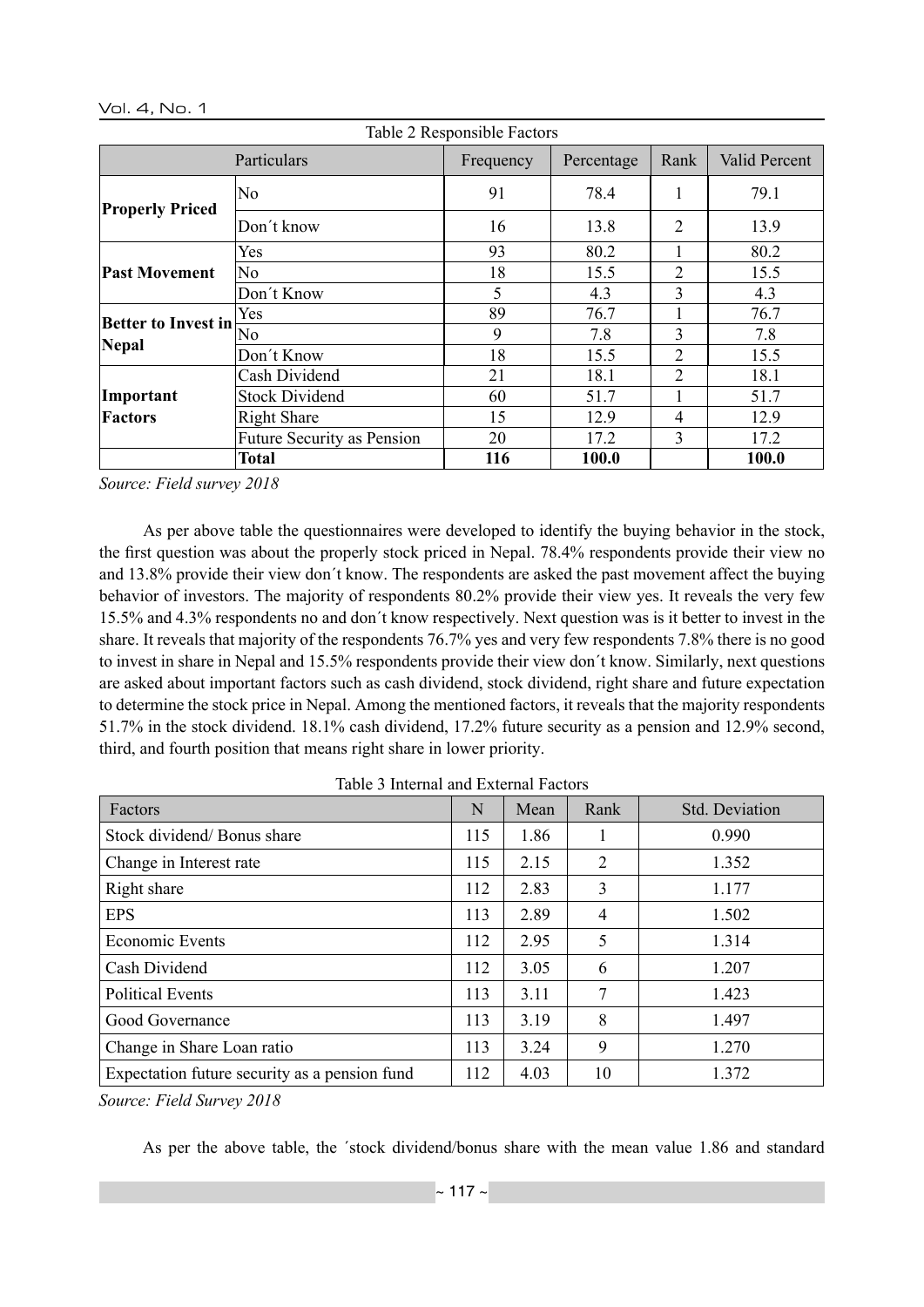deviation 0.990 is the most important affecting factor or buying the share. It implies that Nepalese investors are basically preferred more investment in the same company. Interest rate with the mean value 2.15 and standard deviation 1.353 is second position the fluctuation of interest rate makes the stock market more mobility. Right share with the mean value 2.83 and standard deviation 1.77 is in third position that means Nepalese investors want to more investment by paying next more money in the same company. EPS, economic events, cash dividend, political events, good governance, change in share loan ratio and expectation of security as a pension fund are third, fourth, fifth, sixth and seventh respectively. Expectation of security as a pension fund with mean value 4.03 and standard deviation 1.372 is found the last preference factor that means Nepalese investors do not want to invest for the long term.

# **Correlation**

The correlation shows the relationship between Market price per share (MPS) and various factors such as EPS, DPS, PER, Cash Dividend and Stock Dividend. The relationship between Market price per share (MPS) and other variables was established to know whether relationship between them is or not.

| <b>Individual Bank</b> | <b>EPS</b> | <b>DPS</b> | Cash Dividend    | <b>Stock Dividend</b> | <b>PER</b> |   |
|------------------------|------------|------------|------------------|-----------------------|------------|---|
| <b>MPS</b>             |            |            |                  |                       |            |   |
| <b>EPS</b>             | $.829**$   | 1          |                  |                       |            |   |
| <b>DPS</b>             | $.924**$   | $.888**$   | 1                |                       |            |   |
| Cash Dividend          | $.892**$   | $.764**$   | $.889**$         |                       |            |   |
| <b>Stock Dividend</b>  | $.747**$   | $.807**$   | $.883**$         | $.641**$              | 1          |   |
| <b>PER</b>             | 0.217      | $-0.19$    | $\boldsymbol{0}$ | 0.027                 | $-0.07$    |   |
| N                      | 27         | 27         | 27               | 27                    | 27         | 7 |

Table 4 Correlation Matrix

The above table no. 4 shows the correlation coefficient between Market price per share (MPS) and Earning per share (EPS), Dividend per Share (DPS), Cash and Stock Dividend it has found that strongly positively correlated except Price to Earnings Ratio (PER). The p- value has recorded to be 0.000 that is highly significant. It reveals that t-value is significant at 1% level of significant. Thus, it can be concluded that there is a positive and significant relationship between Market price per share (MPS) and EPS, DPS, Cash and Stock Dividend except Price to earnings Ratio. It confirms that Market price per share (MPS) have significant relationship with among the variables of Nepalese commercial Bank.

# **Correlation between MPS and IR**

The correlation shows the relationship between Market price per share (MPS) and interest rate (IR). The relationship between Market price per share (MPS) and interest rate (IR) was established to know whether relationship between them is or not.

| Table 5 Correlation between MPS and IR |            |    |  |  |  |
|----------------------------------------|------------|----|--|--|--|
|                                        | <b>MPS</b> | IR |  |  |  |
| <b>MPS</b>                             |            |    |  |  |  |
| Interest rate IR                       | $-0.292$   |    |  |  |  |
|                                        |            |    |  |  |  |

Table 5 Correlation between MPS and IR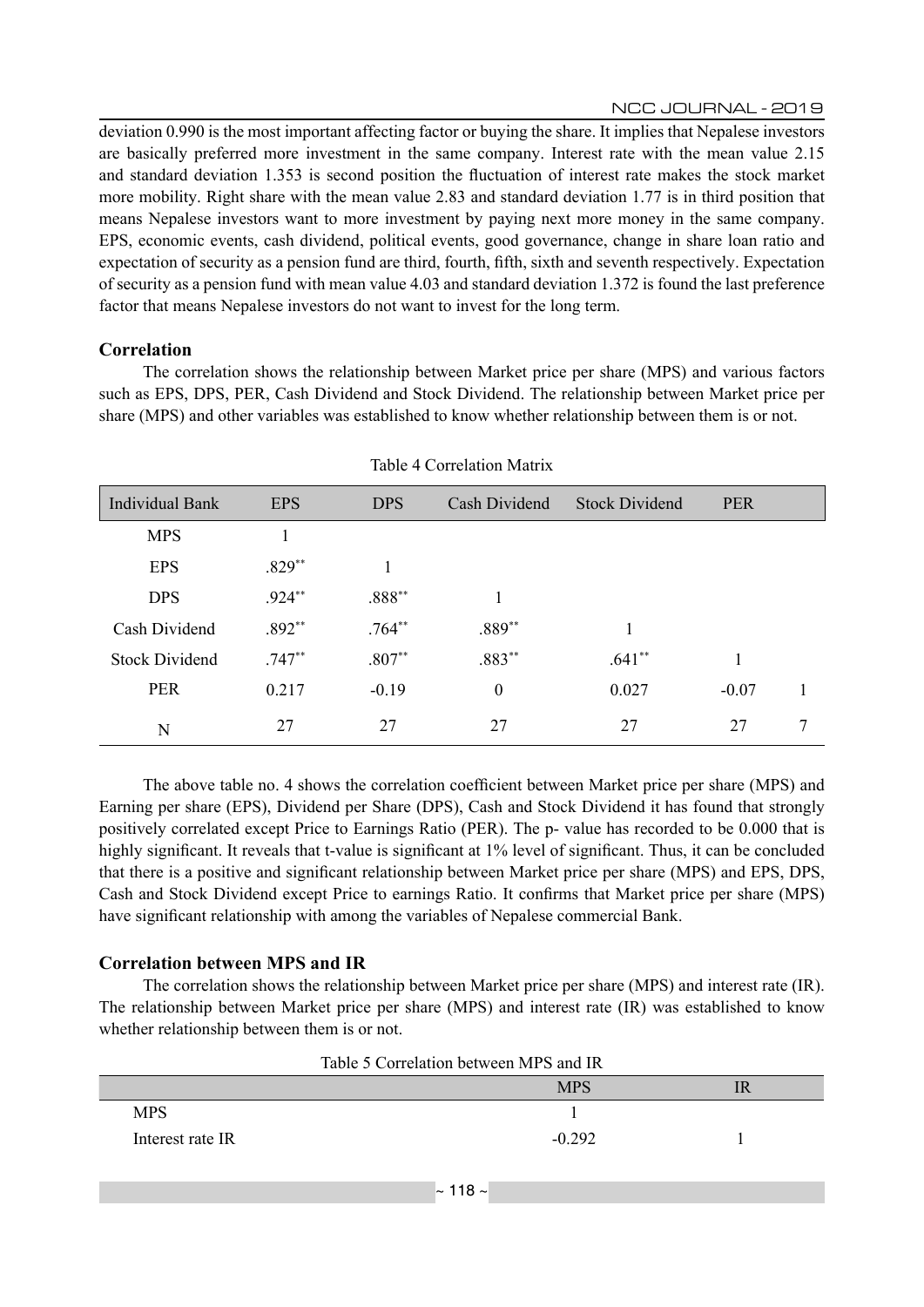#### Vol. 4, No. 1

The above table shows the correlation coefficient between Market price per share (MPS) and interest rate (IR) it has found to be –0.292 that is negatively correlated. The p- value has recorded to be 0.002 that is highly significant at 0.01 level. Thus, it can be concluded that there is a negative relationship between Market price per share (MPS) and interest rate (IR). It confirms that Market price per share (MPS) have significant negative relationship with interest rate (IR) of Nepalese commercial Bank.

# **Testing of Hypothesis**

The ANOVA table shows the strength of relationship between dependent and independent variables. MPS represents the dependent variable and EPS, DPS, PER, cash dividend, Stock dividend represent the independent variables.

| Model |            | Sum of Squares | df | Mean Square | F      | Sig.               |
|-------|------------|----------------|----|-------------|--------|--------------------|
|       | Regression | 12612016.425   |    | 2522403.285 | 56.463 | 0.000 <sup>b</sup> |
|       | Residual   | 848797.509     | 19 | 44673.553   |        |                    |
|       | Total      | 13460813.934   | 24 |             |        |                    |

Table 6 ANOVA Testing

The above table clearly indicates that the strength of relationship MPS and EPS, DPS, PER, Stock Dividend, Cash Dividend has been established. It has obtained using regression model summary and ANOVA. The degree of relationship between the MPS and EPS, DPS, PER, Stock Dividend, Cash Dividend is about 93.7 percent. The R- Square value 0.920 indicates this percent increase. To check cases of overstatement in R- Square, Adjusted R-Square was then used. Since the Adjusted R-Square value was the same as that of R-Square, it means the strength of relationship between the two study variables (93.7 percent) is actual and realistic. Thus, if the investors give more important on the EPS, DPS, PER, Stock Dividend, Cash Dividend puts more emphasis in MPS among the variables is likely to increase by 93.7 percent. In using ANOVA, it can be confirmed that the degree of strength between MPS and EPS, DPS, PER, Stock Dividend, Cash Dividend in Nepalese commercial Banks is very strong. A very high Sums of Squares 12612016.425; Mean Squares 2522403.285 and F value of 201.397confirmed the strength of this relationship. The impression from Sums of Squares 55.743; Mean Squares 55.743 and F value of 56.463 is that the model of relationship between the study variables is highly significant at the 0.000 level. Thus, it can be concluded that the regression equation be run to diagnose the strengths of relationship between MPS and EPS, DPS, PER, Stock Dividend, Cash Dividend of Nepalese commercial Banks. It cleared that there is significant emphasis to MPS by EPS, DPS, PER, Stock Dividend, Cash Dividend of stock price of Nepalese commercial Banks in Nepal based on information obtained.

# **Conclusions**

By analyzing the behavioral aspect of investors in the research work it can be concluded that the majority of respondents prefer to buy the stock from primary. As well as it is used secondary market even though there is not proper stock priced in Nepal. Investors preferred in the stock dividend than the cash dividend, according this result it can be summarized that investors want to further investment in the same company. Likewise, past movement of stock price also affects the buying behavior of the investors.

There is strong evidence that most of the investors purchase the stock by analyzing the fundamentals financial statement. Nepalese stock market is not fully matured, stock prices are not determined properly in Nepal, Nepalese investors do not consider risk while making investment in securities and information is not equally accessible to all the investors in Nepal. Political crisis and/or unclear political situations observed time to time are most responsible for varying volatility of stock price. Unclear government policies are